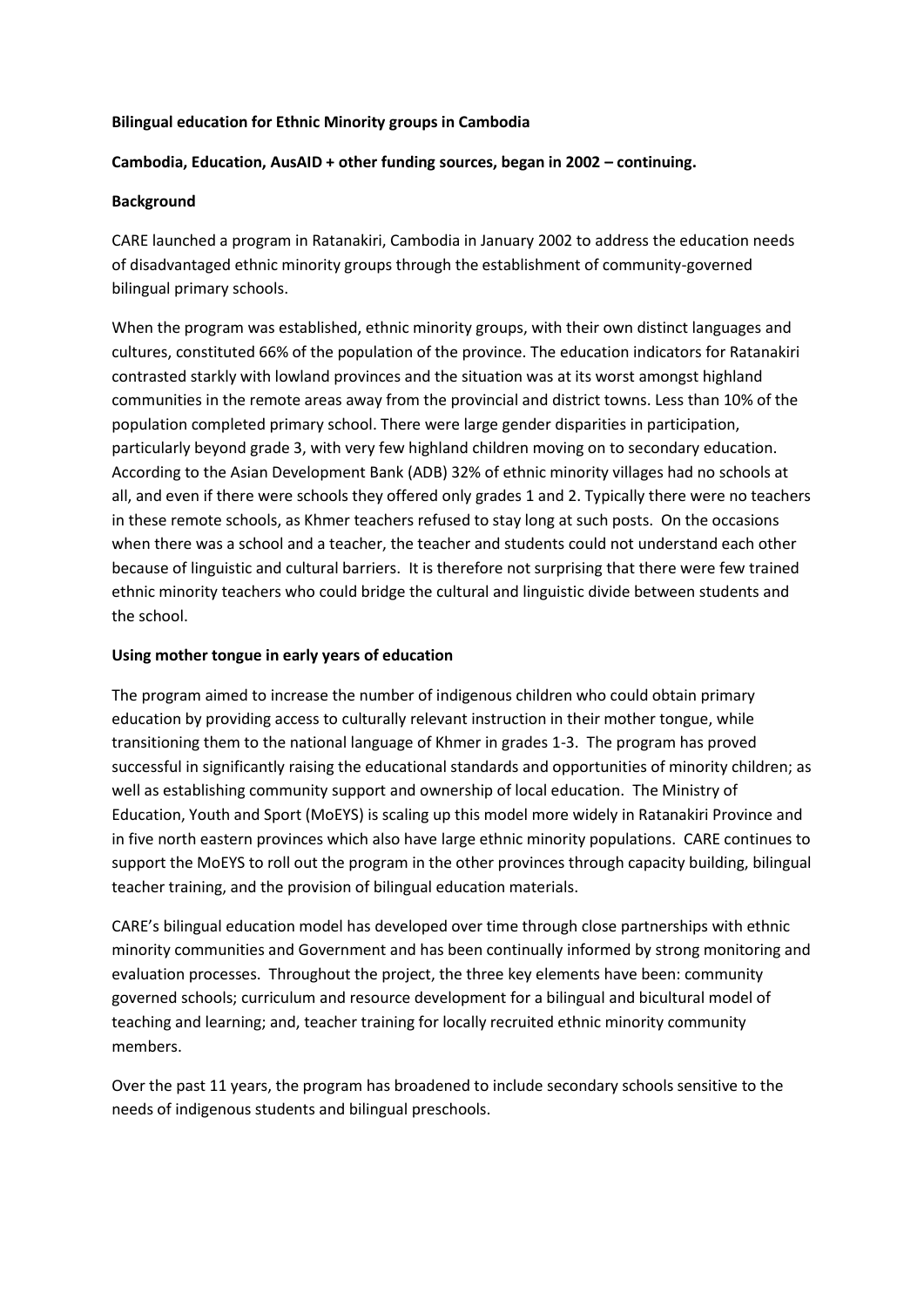### **Adapting the curriculum to the students**

Throughout Ratanakiri, some 800 students are enrolled in CARE-supported schools, where children are instructed in both their local languages and Khmer. CARE has its own resource production unit that has written and produced more than 80 bilingual textbooks – approved by the Ministry that not only prepare primary school students for secondary education and better livelihood options, but also protect and promote local culture. Moreover, with food security and nutrition being real concerns, many schools have established vegetable gardens that help feed the students and serve as a source of income. Schools have also constructed latrines and educated children about hygiene and water safety.

By building the ability of communities to establish and manage their own schools, as well as select teachers from their own villages, CARE is enabling communities to take ownership of their children's education, using their own languages, for the first time. So far, community commitment and ownership have resulted in high enrolment and low drop-out rates. Based on that success, the Ministry of Education Youth and Sport has accorded CARE-supported community schools full registration.

Work with communities is supported by extensive teacher training and curriculum and material development in different ethnic minority languages. The goal is that this community-based bilingual education program will enable ethnic minority children to bridge the linguistic and cultural gap between their communities and mainstream education.

## **Supporting transition to secondary school**

While supporting children to graduate from primary school was a tremendous achievement, opportunities to advance to secondary education were still greatly limited. To continue their studies through the ninth grade, students had to move to government-run district schools, which could be up to 50 miles from their homes. In response, CARE expanded the program's mandate in 2008 to provide continued support for these students.

In addition to working with secondary schools and teachers to improve the quality of teaching, learning and infrastructure, CARE provides scholarships that allow highly motivated students from the poorest families to attend secondary school. These scholarships provide for students' basic needs to live at a boarding house, including food, uniforms, learning materials and transport home once a month. For students living less than eight kilometres from the school, CARE provides a bicycle, uniforms and learning materials so they can remain at home while attending school. Subsequently, an unprecedented number of indigenous students have enrolled in secondary schools - CARE currently supports approximately 350 ethnic minority students who study at secondary schools. Some students who began in CARE's bilingual grade 1-3 program up to 10 years ago have already graduated from the state teacher training college.

# **Changing the system**

This program's real success lies not just in the increased number of students being educated but in the program's adoption by national education authorities. The Ministry of Education Youth and Sport has already scaled up CARE's bilingual model in other communities in Ratanakiri and is working closely with CARE to scale up this model in three other provinces using guidelines that nearly